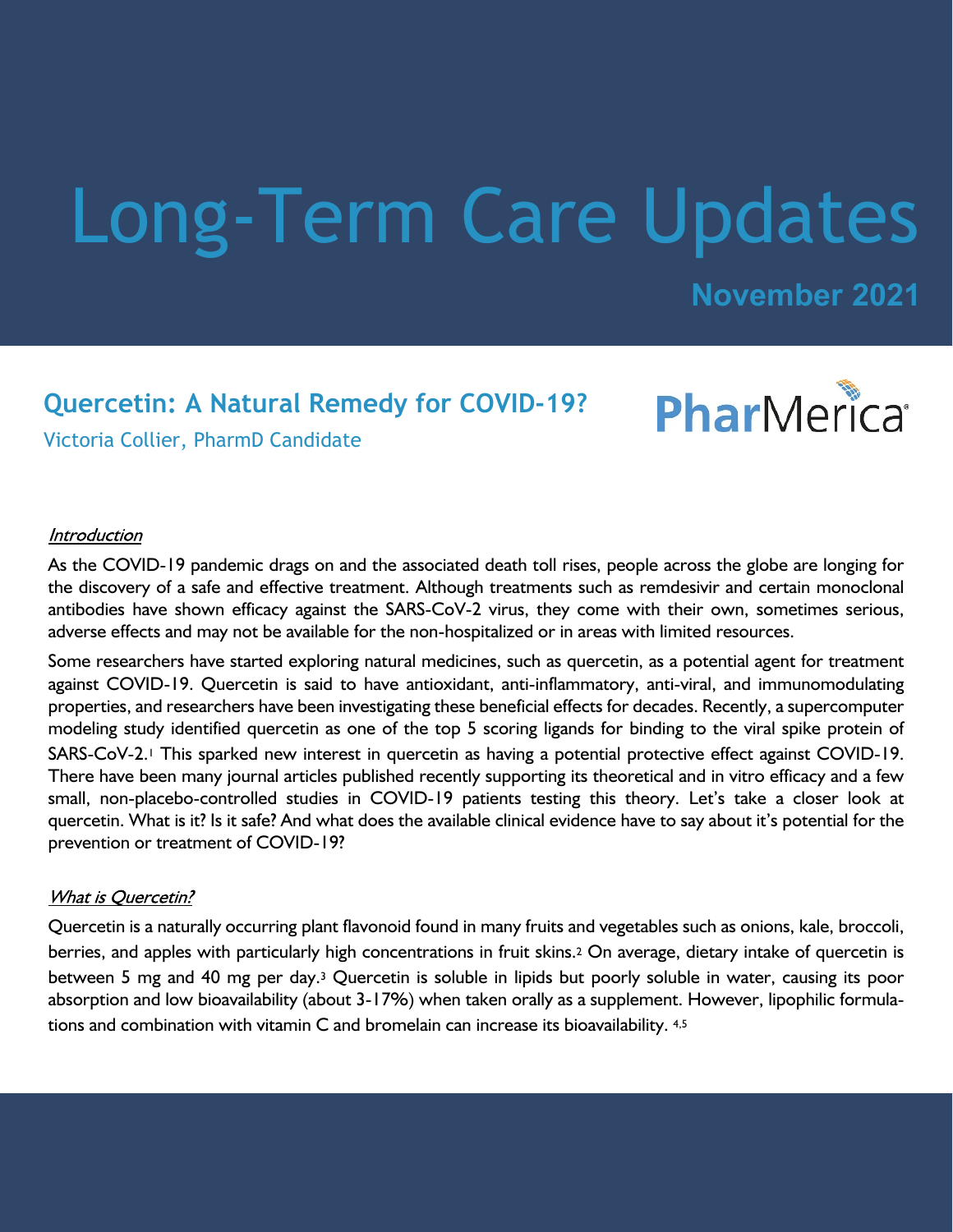In vitro and animal studies suggest that quercetin has antioxidant, anti-inflammatory, and immunomodulatory effects. Additionally, quercetin appears to have antiviral effects, in vitro. Its proposed antiviral mechanisms include inhibition of virus entry, inhibition of viral DNA and RNA polymerase, inhibition of proteases, and/or blocking protein binding necessary for viral replication. Quercetin is hypothesized to inhibit the COVID-19 infective process by binding to SARS-CoV-2 3CL protease, thereby inhibiting the virus's proteolytic ability and/or blocking the binding of the viral spike protein to the angiotensin converting enzyme-2 (ACE2) protein of the host epithelial cell resulting in inhibition of viral entry.6,7,8

### Is Quercetin Available?

One appealing quality of quercetin is its widespread, over-the-counter availability. It most commonly comes in 500 mg capsules and is available in a variety of formulations. These include products aimed at increasing quercetin's bioavailability (e.g., quercetin in combination with vitamin C or bromelain; Quercetin Phytosome) which are available for purchase in the U.S. from online stores. A bottle of 60 capsules of quercetin 500 mg costs about \$10-\$15 and Quercetin Phytosome costs about \$10-\$36.<sup>9</sup>

#### Is Quercetin Safe?

Several studies suggest that quercetin is safe, with no evidence of toxicity or clinically important adverse effects, in doses up to 1000 mg/day for up to 12 weeks.2,3 A review of data related to the safety of quercetin by Harwood et al concluded supplemental quercetin to be safe and reports no findings of significant adverse effects.<sup>10</sup> Similarly, there were no reports of adverse effects thought to be related to quercetin use in any of the studies described below which evaluated quercetin's role against COVID-19.1,5,11,12 The U.S. Food and Drug Administration (FDA) classifies quercetin as a GRAS (Generally Recognized as Safe) substance.5 However, there are some potential drug interactions to be aware of. Quercetin has the potential to increase serum concentrations of caffeine, cyclosporine, diclofenac, fexofenadine, midazolam, pravastatin, warfarin, phenytoin, and tolbutamide.2 Quercetin is not known to be a safety concern in the elderly. Of the studies below, one trial by Di Pierro et al included 16 patients greater than 60 years old, and the study by Onal et al enrolled 175 patients 60 years of age or older. Neither of the studies reported different effects in the elderly population.1,12

#### **Clinical Trials**

In one small, randomized, controlled, open-label clinical trial published by Di Pierro et al, 42 outpatients confirmed to be COVID-19 positive by PCR test were randomized so that half received the standard of care (SC) while the other half received SC plus supplementation with Quercetin Phytosome (QP). Quercetin Phytosome, which is formulated with sunflower phospholipids, is up to 20 times more bioavailable than the standard form of quercetin. At the time of enrollment, there was no significant difference between the groups in terms of sex, comorbidities, symptoms, or inflammatory markers such as C-reactive protein (CRP), lactate dehydrogenase (LDH), ferritin, and D-dimer. However, there was a significant difference in average age which was 42.5 in the QP group vs 56.2 in the control group (p=0.0056). The treatment group was instructed to take one tablet of QP, equivalent to 200 mg of quercetin, three times a day for one week and then one tablet twice daily for the following week. Data were collected at follow-up visits at the end of week 1 and end of week 2. After 1 week, 16 patients tested negative for SARS-CoV-2 by PCR test in the QP group vs 2 patients who tested negative in the control group. Twelve patients in the QP group reported improvement in symptoms vs 4 patients who reported symptom improvement in the control group. At the end of week 2, all 21 patients in the QP group tested negative while 19 out of 21 patients in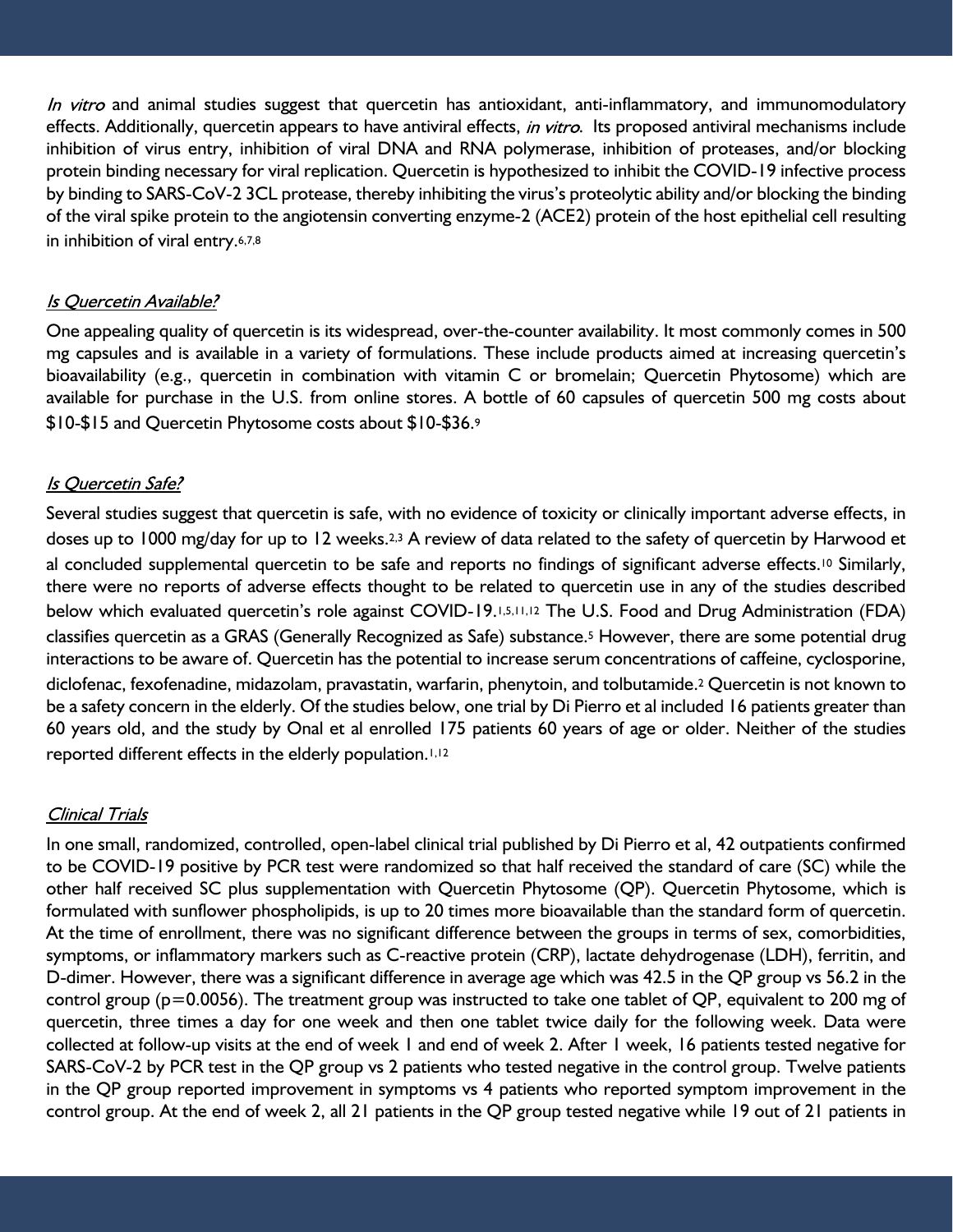the control group tested negative. QP was well tolerated by the treatment group. No patients experienced toxicities and reported side effects were similar between the treatment and control group. One patient in the control group was hospitalized and expired at day 20 post enrollment. Although this trial shows promising results after 1 week, it is important to keep in mind the major limitations of this study. This study evaluated a very small sample size. One patient in the control group had worsening severity of COVID-19 and died which likely would have resulted in a significant increase in inflammatory markers at day 7, causing concern for unfairly skewed inflammatory data in favor of the QP group. Also, this study was not blinded and placebo-controlled; therefore, it cannot account for the placebo effect in the treatment group, particularly for patient-reported subjective data such as symptom improvement. Lastly, it is probable that the large difference in age between the groups, with the QP group averaging 13.7 years younger than the control group, had an effect in the COVID-19 disease course since it is known that increasing age is a risk factor for worse clinical outcomes and those of younger age tend to recover quicker.<sup>11</sup>

In a similar randomized, controlled, open-label trial conducted by Di Pierro et al, researchers evaluated the effect of QP supplementation on treating early symptoms of COVID-19 and preventing progression to severe disease. One hundred fifty-two outpatients with confirmed COVID-19 were randomized (1:1) into 2 groups: those who would receive SC and those who would receive SC plus one tablet of QP, corresponding to 200 mg of quercetin, twice daily for 30 days. There was no statistically significant difference between the two groups in terms of sex, age, or age stratification. However, there was a significant difference in patients with comorbidities between groups (QP 38.2% vs SC 59.2%,  $p=0.0092$ ). The results showed better outcomes in the QP group compared to the control group for all primary endpoints: need for hospitalization (QP 9.2% vs SC 28.9%,  $p=0.0016$ , RR=0.32, NNT=6), length of hospitalization (QP 9.2% vs SC 28.9%,  $p=0.0016$ ), need for non-invasive oxygen therapy (QP 1.3% vs SC 6.77%,  $p=0.0001$ ,  $RR=0.067$ , NNT=6), progression to intensive care unit (QP 0% vs SC 10.5%,  $p=0.0211$ , NNT=10), and death (QP 0% vs SC 3.9%,  $p=0.04$ , NNT=26). These impressive results are limited by lack of placebo-control and the large inequality in patients with comorbidities between groups. It is known that patients with comorbidities are at higher risk for worse clinical outcomes from COVID, which likely impacted these results. Because of this, the researchers conducted a subgroup analysis of only the subjects without comorbidities and found statistically significant improvements in the QP group compared to the SC group in terms of days of hospitalization (1.25 vs 5.14,  $p=0.0097$ ) and patients who needed oxygen (0 vs 4, p=0.0055). However, no differences in the rate of hospitalization, ICU admission, or death were reported between the groups in this subgroup analysis. Another significant limitation is the researchers' omission of baseline symptoms of the two groups. Without this, we cannot rule out that the SC group may have had more severe disease than the QP group even before intervention initiation.<sup>12</sup>

In a prospective cohort study conducted by Onal et al in Turkey, a group of patients who had at least one chronic condition and were hospitalized with moderate-to-severe COVID-19 were randomized to receive SC (n=382) or SC plus supplementation with 500 mg of quercetin, 500 mg of vitamin C, and 50 mg of bromelain (QCB) twice daily (n=52) until hospital discharge, intubation, or death. The supplement of interest in this study was quercetin, but vitamin C and bromelain were added to help improve quercetin's poor bioavailability. The groups were comparable in terms of age, sex, smoking status, and positive COVID-19 PCR test. However, the treatment group ( $SC + QCB$ ) had a significantly higher proportion of patients with COPD (13.5% vs 5.1%, p=0.02), more severe pulmonary findings at admission as evidenced by chest computerized tomography  $(p=0.03)$ , and higher proportion of patients with oxygen saturation  $\langle 93\%$  at admission (50% vs 33.4%, p=0.016). Results showed no statistically significant difference between the groups in terms of the primary endpoints which were intubation or death. However, patients in the QCB group showed a significant reduction in CRP (-34.6 vs. -2.10,  $p=0.001$ ) and ferritin (-8.1 vs.  $+22.4$ ) compared to the SC group and showed a trend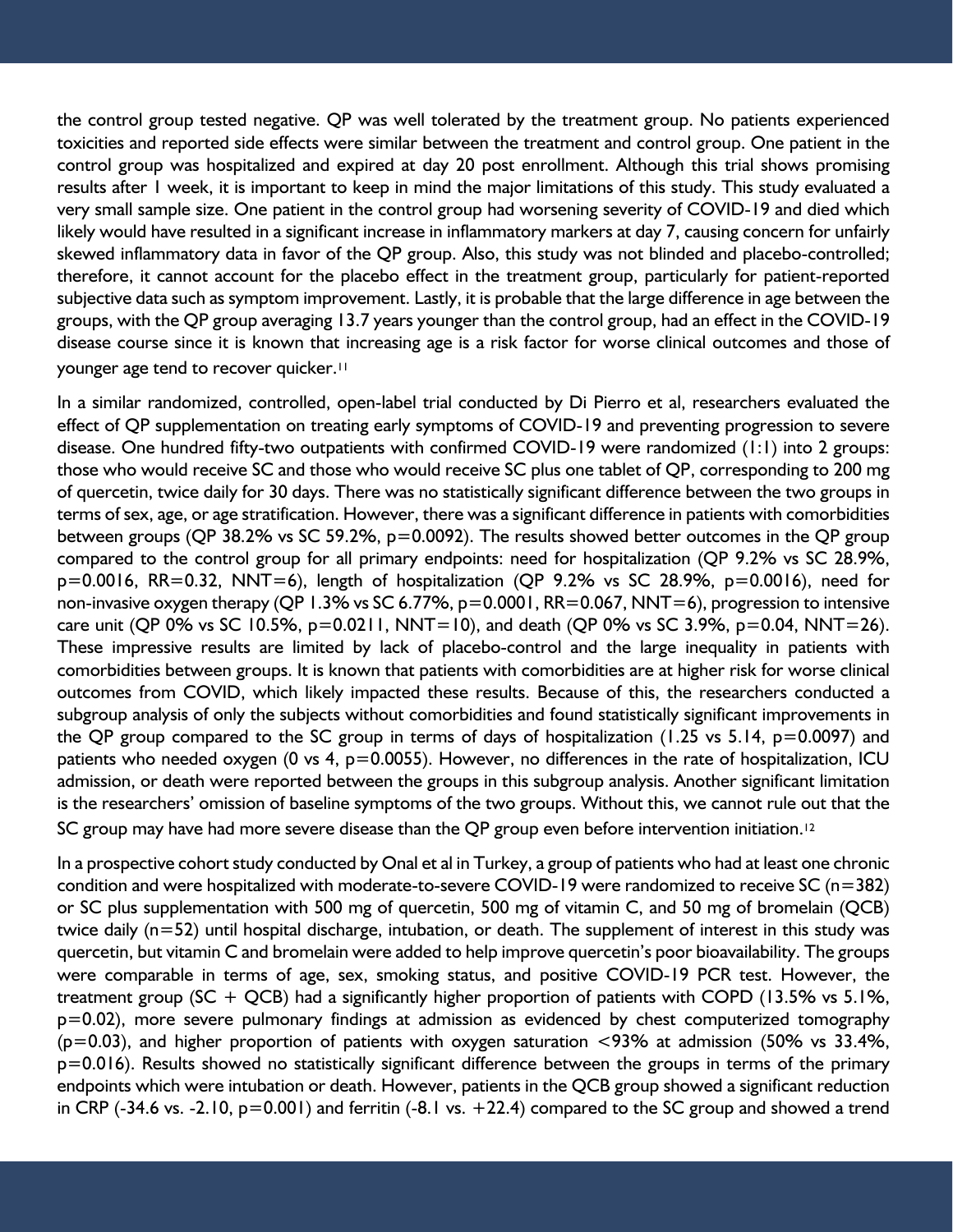of greater reduction in procalcitonin and LDH compared to the SC group which did not reach statistical significance. The supplementation was well tolerated in the treatment group, and no adverse effects related to QCB supplementation were observed in participants.<sup>1</sup>

A prospective, randomized, controlled, open-label cohort study by Arslan et al aimed to test the effectiveness of quercetin and vitamin C as a prophylactic measure to protect against infection with COVID-19. In this study, a group of healthcare workers working in a pandemic hospital in Istanbul in areas at high risk for COVID-19 transmission were randomized to 2 groups: 71 healthcare workers received daily supplementation with 500 mg of quercetin, 500 mg of vitamin C, and 50 mg of bromelain (QCB) in 2 divided doses and 42 healthcare workers acted as the control group and received no supplementation. The groups did not show statistically significant differences in terms of gender, smoking status, or comorbidities at initiation, but did show a significant difference in age (QCB 39 vs control 32.9, p=0.001). Results showed that 1 healthcare worker out of 71 (1.4%) in the QCB group and 9 out of 42 (21.4%) in the control group tested positive for COVID-19 during the follow-up period of a maximum of 120 days, none of which needed to be hospitalized. This result was statistically significant ( $p=0.001$ ) and showed that the control group had a 12-fold greater risk of COVID-19 transmission compared to the QCB supplemented group (HR 12.04, 95% CI 1.26-115.06,  $p=0.031$ ). These data show that the QCB group incurred a 93% relative risk reduction of COVID-19 infection, and for every 5 patients treated with QCB instead of placebo, one additional COVID-19 infection will be prevented. The main limitations of this trial are its small sample size and the results have not been peer reviewed or published in a credible medical journal.<sup>5</sup>

#### **Conclusion**

Quercetin is a plant flavonoid with antioxidant, anti-inflammatory, and antiviral properties and may have a role in combatting SARS-CoV-2. The data from the studies summarized above show promise for quercetin's potential as a protective agent against COVID-19. However, all of the studies have crucial limitations, so the results should be interpreted with caution and do not provide conclusive evidence. The two studies by Di Pierro et al showed impressive results of much better clinical outcomes and reduced need for hospitalization in the group that received quercetin, but both studies have large inequalities between the treatment and control groups which would favor better results in the treatment group. The study by Onal et al showed no significant difference in intubation or deaths between the groups but did show improved inflammatory markers in the treatment group. This study is also limited by inequality between the treatment and control group which would favor better outcomes in the control group. One possible reason for the large difference in results between the strikingly positive effect seen in the Di Pierro trials and insignificant effect seen in the Onal trial could be that the Di Pierro trials studied unhospitalized patients with mild COVID-19 who were more likely to be in the beginning stages of the disease while the Onal trial studied hospitalized patients with moderate-to-severe COVID-19 who were more likely to be in later stages of disease progression. If quercetin's antiviral mechanism of action is to inhibit viral entry or viral replication, it would make sense that it had a larger beneficial effect for patients who were in earlier stages of disease progression. These results hint that quercetin's role may be prevention of progression to severe COVID instead of treatment or cure of the disease. Another possible reason could be the difference in quercetin formulation, with the Quercetin Phytosome used in the Di Pierro trials having better bioavailability. The study by Arslan et al suggests that quercetin may have a role as prophylaxis against COVID-19 infection. Quercetin's safety profile, availability, and affordability make it an intriguing option as a potential weapon against COVID-19. Overall, quercetin is not currently recommended for prevention or treatment of COVID-19 outside of clinical trials, and more high-quality evidence is needed before its efficacy for COVID-19 can be evaluated. Fortunately, several randomized, placebo-controlled clinical trials are currently underway.13 Although there is still uncertainty to quercetin's benefit, it is an exciting, prospective agent under investigation as adjunctive therapy for COVID-19 and one to be on the lookout for in the near future.